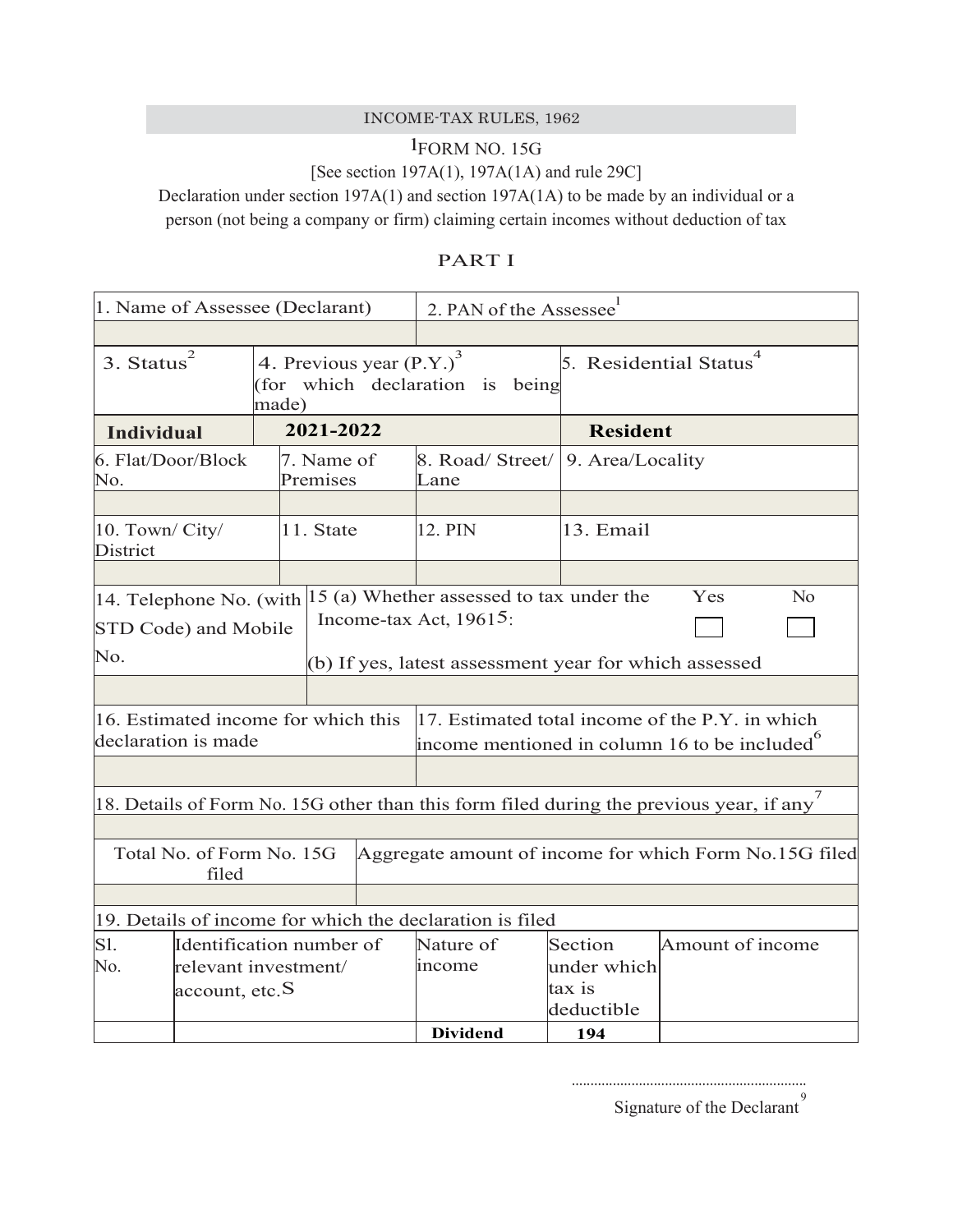## Declaration/Verification l0

\*I/We....................................... do hereby declare that to the best of \*my/our knowledge and belief what is stated above is correct, complete and is truly stated. \*I/We declare that the incomes referred to in this form are not includible in the total income of any other person under sections 60 to 64 of the Income-tax Act, 1961. \*I/We further declare that the tax \*on my/our 60 to 64 of the Income-tax Act, 1961. \*I/We further declare that the tax \*on my/our estimated total income including \*income/incomes referred to in column 16 \*and aggregate amount of \*income/incomes referred to in column 18 computed in accordance with the provisions of the Income-tax Act, 1961, for the previous year ending on 31st March, 2022....... \*income/incomes referred to in column 16 \*and the aggregate amount of \*income/incomes referred to in column 18 for the previous year ending on relevant to the assessment year A.Y. 2022-2023. will not exceed the maximum amount which is not chargeable to income-tax. **31st March, 2022** relevant to the assessment year. A.Y. 2022-2023 will be nil. \*I/We also declare that \*my/our

| Place:   |                            |
|----------|----------------------------|
| Date<br> | Signature of the Declarant |

<sup>1.</sup> Substituted by IT (Fourteenth Arndt.) Rules 2015, w.e.f. 1-10-2015. Earlier Forrn No. 15G was inserted by the IT (Fifth Arndt.) Rules, 1982, w.e.f. 21-6-1982 and later on arnended by the IT (Fifth Arndt.) Rules, 1989, w.r.e.f. 1-4-1988, IT (Fourteenth Arndt.) Rules, 1990, w.e.f. 20-11-1990 and IT (Twelfth Arndt.) Rules, 2002, w.e.f. 21-6-2002 and substituted by the IT (Eighth Arndt.) Rules, 2003, w.e.f. 9-6-2003 and IT (Second Arndt.) Rules, 2013, w.e.f. 19-2-2013.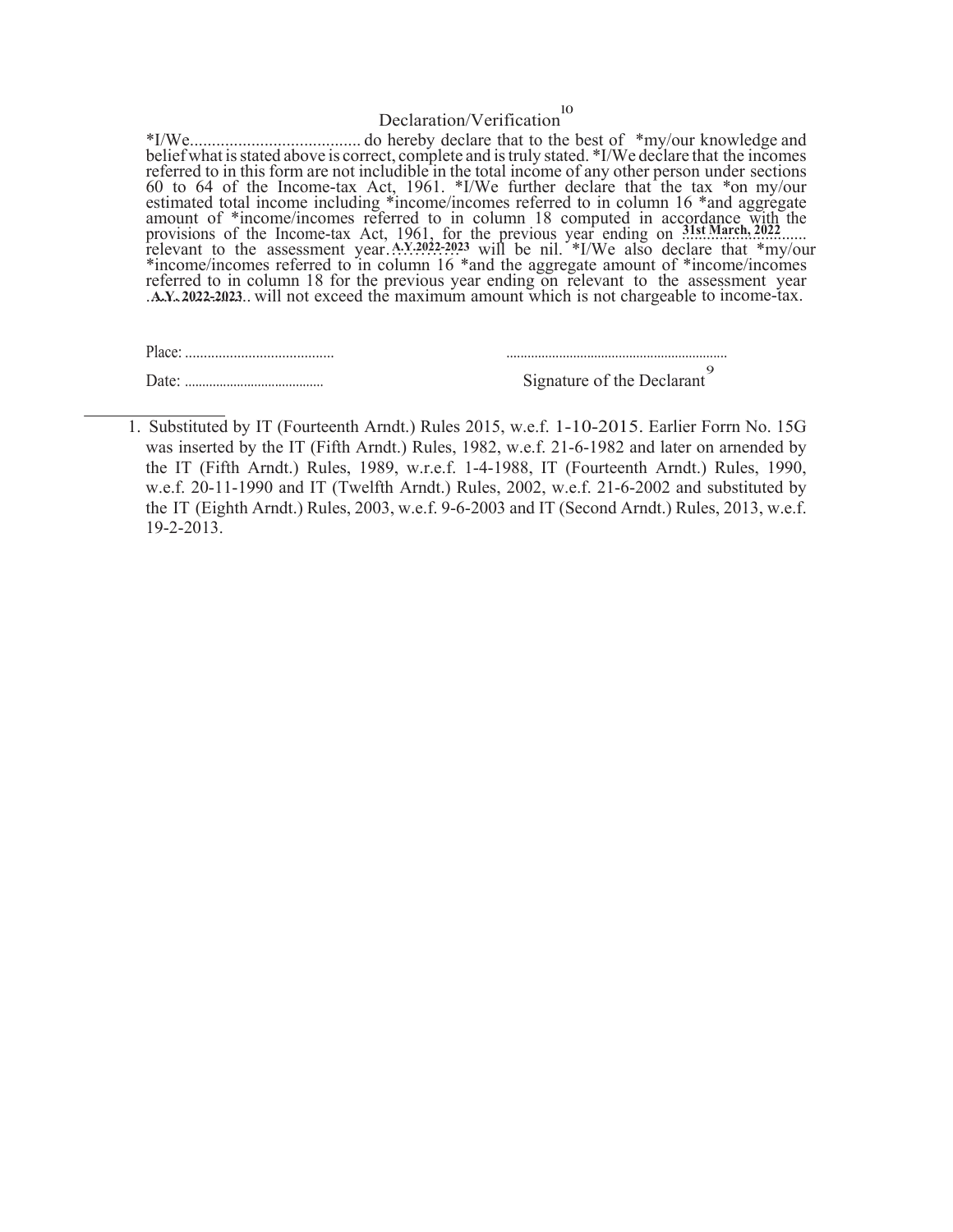## PART II

[To be filled by the person responsible for paying the income referred to in column 16 of Part I]

| 1. Name of the person responsible for paying 2. Unique Identification No. |                                                    |  |                                             |                                                     |
|---------------------------------------------------------------------------|----------------------------------------------------|--|---------------------------------------------|-----------------------------------------------------|
| <b>Tata Consultancy Services Limited</b>                                  |                                                    |  |                                             |                                                     |
| 3. PAN of the person<br>responsible for paying                            | 4. Complete Address                                |  | 5. TAN of the person responsible for paying |                                                     |
| AAACR4849R                                                                | Nariman Point, Mumbai                              |  | <b>MUMT24925F</b>                           |                                                     |
| 6. Email                                                                  | 7. Telephone No. (with STD Code)<br>and Mobile No. |  |                                             | 8. Amount of income paid $12$                       |
|                                                                           |                                                    |  |                                             |                                                     |
| 9. Date on which Declaration is received<br>(DD/MM/YYYY)                  |                                                    |  | (DD/MM/YYYY)                                | 10. Date on which the income has been paid/credited |
|                                                                           |                                                    |  |                                             |                                                     |

| Place |                                                    |
|-------|----------------------------------------------------|
| Date: | Signature of the person responsible for paying the |
|       | income referred to in column 16 of Part I          |

\*Delete or write N.A, whichever is not applicable.

As per provisions of section 206AA(2), the declaration under section 197A(1) or 197A(1A) shall be invalid if the declarant fails to furnish his valid Permanent Account Number (PAN).

<sup>2</sup> Declaration can be furnished by an individual under section 197A(1) and a person (other than a company or a firm) under section 197A(1A).

<sup>3</sup>The financial year to which the income pertains.

 $4$  Please mention the residential status as per the provisions of section 6 of the Income-tax Act, 1961.

 ${}^{5}$ Please mention "Yes" if assessed to tax under the provisions of Income-tax Act, 1961 for any Please mention "Yes" if assessed to tax under the provisions of Income-tax Act, 1961 for any of the assessment year out of six assessment years preceding the year in which the declaration is filed.

<sup>6</sup>Please mention the amount of estimated total income of the previous year for which the declaration is filed including the amount of income for which this declaration is made.

 $7$ In case any declaration(s) in Form No. 15G is filed before filing this declaration during the previous year, mention the total number of such Form No. 15G filed along with the aggregate amount of income for which said declaration(s) have been filed.

8 Mention the distinctive number of shares, account number of term deposit, recurring deposit, National Savings Schemes, life insurance policy number, employee code, etc.

9 Indicate the capacity in which the declaration is furnished on behalf of a HUF, AOP, etc.